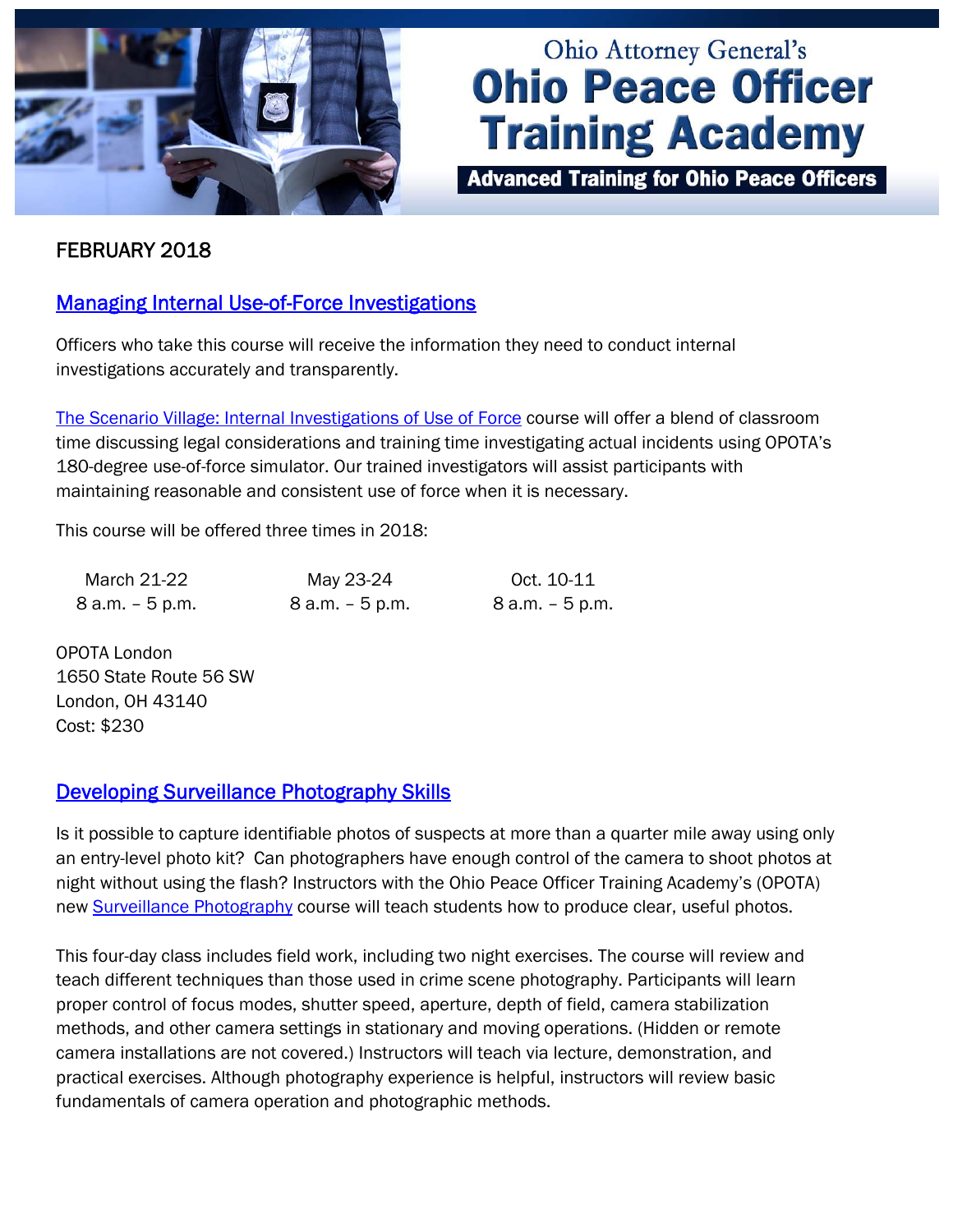#### Equipment Needed

- A digital single-lens reflex (DSLR) camera with telephoto lens
- Camera battery charger
- Memory cards
- Outside field work is required, so appropriate clothing is recommended. (Some OPOTA equipment is available, if students are unable to bring their own.)

NOTE: The second and third days of the course will be held from 2 p.m. to 10 p.m. to work on lowlight exercises.

> OPOTA Main Campus 1650 State Route 56 SW London, OH 43140 March 5-8, 2018 Cost: \$560

OPOTA Richfield 4055 Highlander Parkway Richfield, OH 44268 October 9-12, 2018 Cost: \$500

## [Upcoming Courses on Using 'Drones'](http://www.ohioattorneygeneral.gov/Media/Newsletters/Ohio-Peace-Officer-Training-Academy-email-newslett/February-2018/Upcoming-Courses-on-Using-%E2%80%98Drones%E2%80%99)

As more small unmanned aircraft systems (sUAS), commonly called "drones," are used as tools in public safety efforts, OPOTA plans to offer more training with this new technology.

Among the courses in development:

- Implementing a sUAS/Drone Program in Your Agency
- Investigating sUAS/Drone Complaints
- **Basic Flying**
- sUAS/Drones as a Tool for Instructors

Some courses will be offered at both London and Richfield facilities. Others may only be offered in London because of logistics and airspace issues.

For more information, visit the [OPOTA Online Course Catalog.](http://www.ohioattorneygeneral.gov/Law-Enforcement/Ohio-Peace-Officer-Training-Academy/Course-Catalog/Course-Search.aspx?searchtext=POBT+Drug+Awareness+and+Meth&searchmode=exactphrase) 

## [Recognizing and Responding to Methamphetamine Operations](http://www.ohioattorneygeneral.gov/Media/Newsletters/Ohio-Peace-Officer-Training-Academy-email-newslett/February-2018/Recognizing-and-Responding-to-Methamphetamine-Oper)

Methamphetamine operations are dangerous to the public, law enforcement, and other first responders who encounter them in the line of duty.

[The Peace Officer Basic Training Drug Awareness and Meth](http://www.ohioattorneygeneral.gov/Law-Enforcement/Ohio-Peace-Officer-Training-Academy/Course-Catalog/Course-Search.aspx?searchtext=POBT+Drug+Awareness+and+Meth&searchmode=exactphrase) course will equip officers with skills to recognize the signs of a potential operation and teach specific response protocols to use when